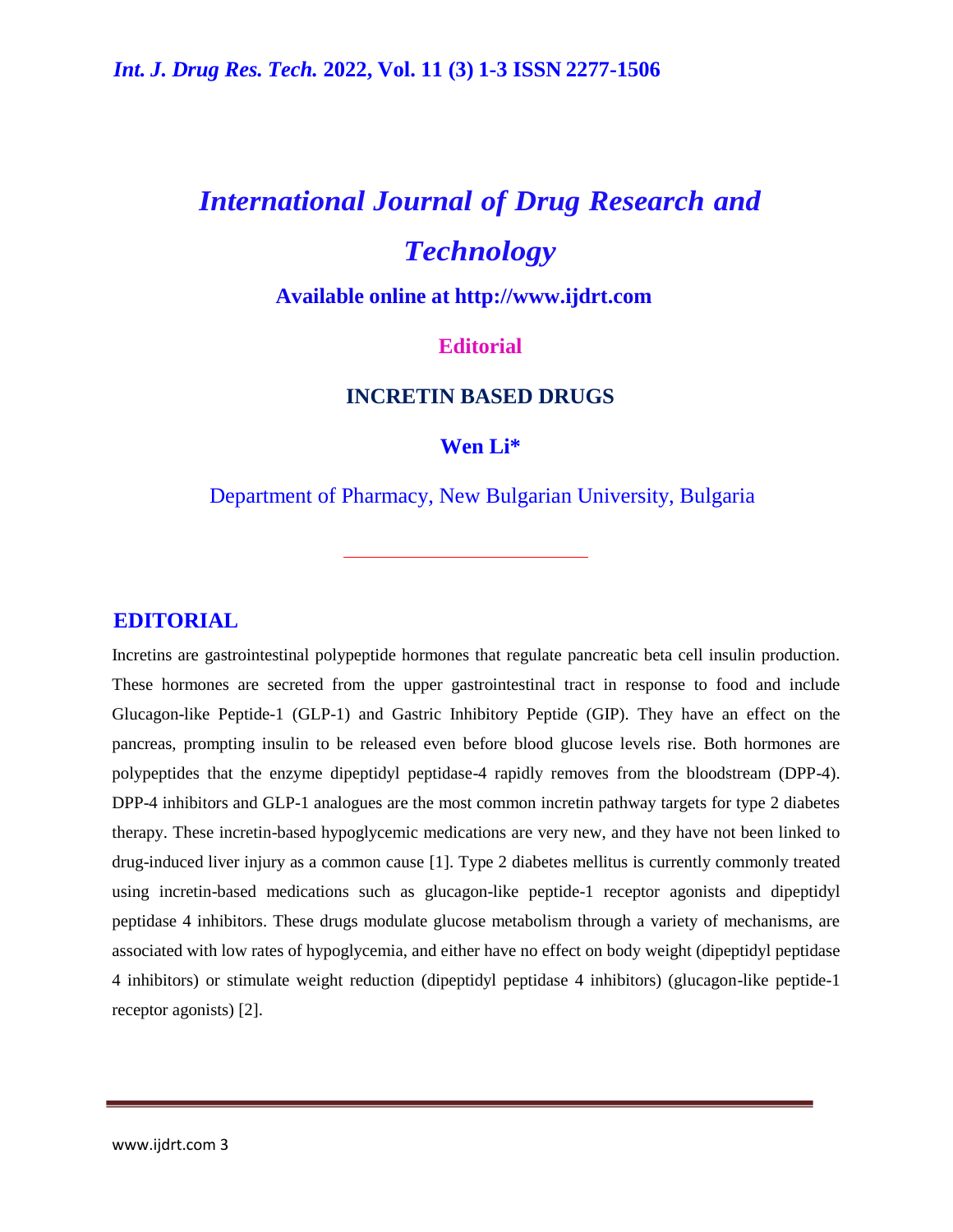# *Int. J. Drug Res. Tech.* **2022, Vol. 11 (3) 1-3 ISSN 2277-1506**

The success of exenatide and sitagliptin, the first incretin-based medicines in their respective pharmacological classes, has sparked the creation of a slew of novel incretin-based drugs currently in latestage clinical trials or awaiting FDA approval. Type 2 diabetes is a metabolic condition defined by hyperglycemia, which is caused by a combination of inadequate insulin production and insulin resistance. The incidence and prevalence of type 2 diabetes are gradually increasing, fueled in part by an increase in global obesity rates. There is considerable interest in the treatment of type 2 diabetes, with a focus on the development and use of new agents that exhibit improved efficacy and safety compared to currently available medicines, as longitudinal studies of type 2 diabetes provide evidence linking improved glycemic control with a reduction in the rates of diabetes-associated complications [3].

Glucagon-like Peptide-1 (GLP-1) Receptor (GLP-1R) agonists and dipeptidyl peptidase-4 inhibitors (DPP-4i), the two most recently approved groups of medicinal medicines for the treatment of type 2 diabetes, work by potentiating incretin receptor signalling. GLP-1 and Glucose-dependent Insulinotropic Peptide (GIP) are gut-derived hormones that are produced at low basal levels in the fasting state. Following food consumption, blood levels rise quickly and transiently. Degradation-resistant GLP-1R agonists have been created because natural GLP-1 has a very short circulation half-life due to renal clearance and NH2-terminal degradation by the enzyme DPP-4. Exendin-4, a GLP-1R agonist that is structurally similar to the natural gut peptide, has been approved to treat type 2 diabetes. GLP-1R agonists modulate blood glucose by regulating islet function, primarily by stimulating insulin secretion while inhibiting glucagon secretion. In the absence of concomitant sulfonylurea medication, these GLP-1R– dependent activities are glucose dependent, reducing the risk of hypoglycemia. GLP-1R activation also reduces food intake and inhibits stomach emptying, resulting in weight loss in the majority of patients. In experimental models of coronary artery ischemia, the GLP-1R is expressed in cardiomyocytes and endothelial cells, and preclinical studies show that GLP-1R activation is associated with significant cardioprotection and reduced infarct size [2].

Incretin-based medicines are the first anti-hyperglycaemic drugs that address a known pathophysiological abnormality in T2D. It has various advantages over most other anti-hyperglycaemic medicines, including the fact that it is not linked to an increased risk of hypoglycemia or weight gain. The incretin idea, which opened the door to incretin-based medications as innovative anti-diabetic treatments, was first published over a century ago. GIP is a 42-amino-acid hormone produced by the upper small intestine's K cells. GIP was first discovered in porcine gut. Several challenges had to be handled in order to develop incretin-